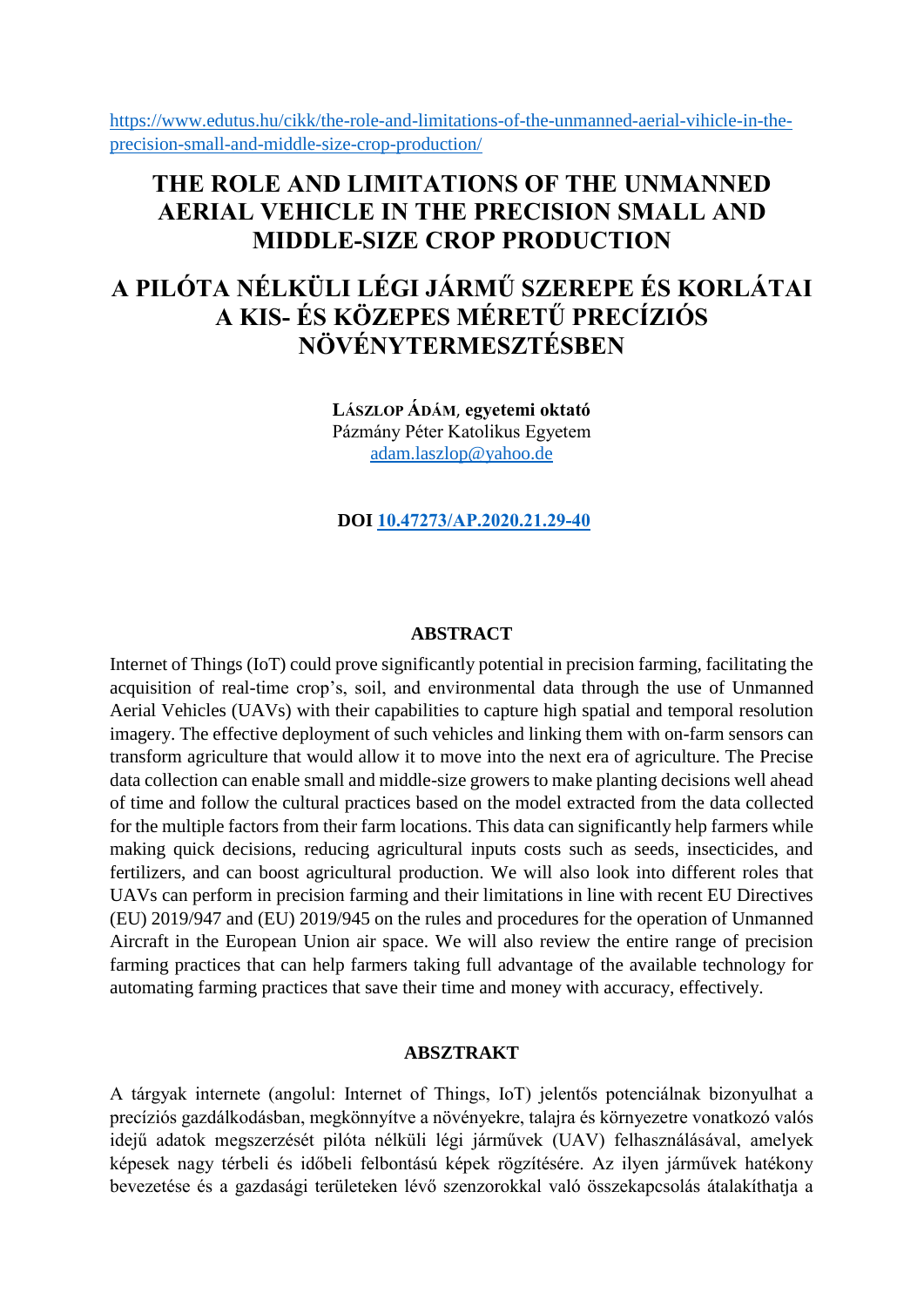mezőgazdaságot, amely lehetővé teheti a mezőgazdaság következő korszakába való belépést. A precíziós adatgyűjtés lehetővé teheti a kis- és közepes méretű termelők számára, hogy már jóval előre meghozzák a telepítési döntéseket, és azon modell alapján gyakorolhassák a művelést, melyet a művelési területeik különböző tényezői szerint gyűjtött adatokból nyertek. Ezek az adatok jelentősen segíthetik a gazdálkodókat a gyors döntések meghozatalában, csökkenthetik az olyan mezőgazdasági ráfordítások költségeit, mint például a vetőmagok, rovarirtók és műtrágyák, továbbá fellendíthetik a mezőgazdasági termelést. Az is megvizsgálásra kerül, hogy a pilóta nélküli repülőgépek európai uniós légtérben történő üzemeltetésének szabályairól és eljárásairól szóló legutóbbi (EU) 2019/947 és (EU) 2019/945 irányelveknek megfelelően milyen különféle szerepeket tölthetnek be a precíziós gazdálkodásban az UAV-ok, illetve melyek ezek korlátai. Áttekintésre kerül továbbá a precíziós gazdálkodási gyakorlatok teljes skáláját is, amelyek segíthetnek a gazdálkodóknak, hogy teljes mértékben kihasználják a rendelkezésre álló technológiát az olyan gazdálkodási gyakorlatok automatizálására, amelyek pontosan és hatékonyan spórolják meg idejüket és pénzüket.

# **1. Introduction**

Agriculture is revolutionizing for the last ten years in the wake of the high food demand with an increase in the world population that expects to reach 9.1 billion by 2050, to compensate at least 70% of the increase in food production could only meet the need of this over-grown population (FAO, 2009).. The agriculture farming industry is facing several severe concerns over increased prices of farm inputs, labor shortages, and climate change at one end, and, at the other end, conventional farming and lack of farming skills hinder agriculture production reach its optimum level. Together, these limitations making agriculture an impracticable and unproductive industry, especially in low-income countries in South East Asia and Sub-Saharan Africa. These elements together need the intervention of the most advanced technologies in agriculture, such as digitalizing the aspects of growing crops, automating farm growth factors, and collecting on-farm soil and environmental data to use them in a pre-decisive practice that could help to boost agriculture production. A positive output can be achieved with the induction of COTS drones in the agriculture field that can perform several roles when deployed, effectively, and can provide a sweet alternative to unskilled or deficient labor along with saving a lot of money that otherwise goes wasted due to the overutilization of valuable resources and inputs. Furthermore, these UAVs are also capable of acquiring useful data that leads to measure crop vegetative index, monitors crops' growth, evaluates soil moisture level, and indicates the prevalence of pests and diseases along with spray fertilizers and insecticides precisely (J.V. Stafford, 2000). Drones also provide useful insights on the cropping patterns and crop rotations and can allow growers to aerially seed crops in lesser time. Moreover, these flying machines are capable of controlling remote irrigation practices, field mapping, and livestock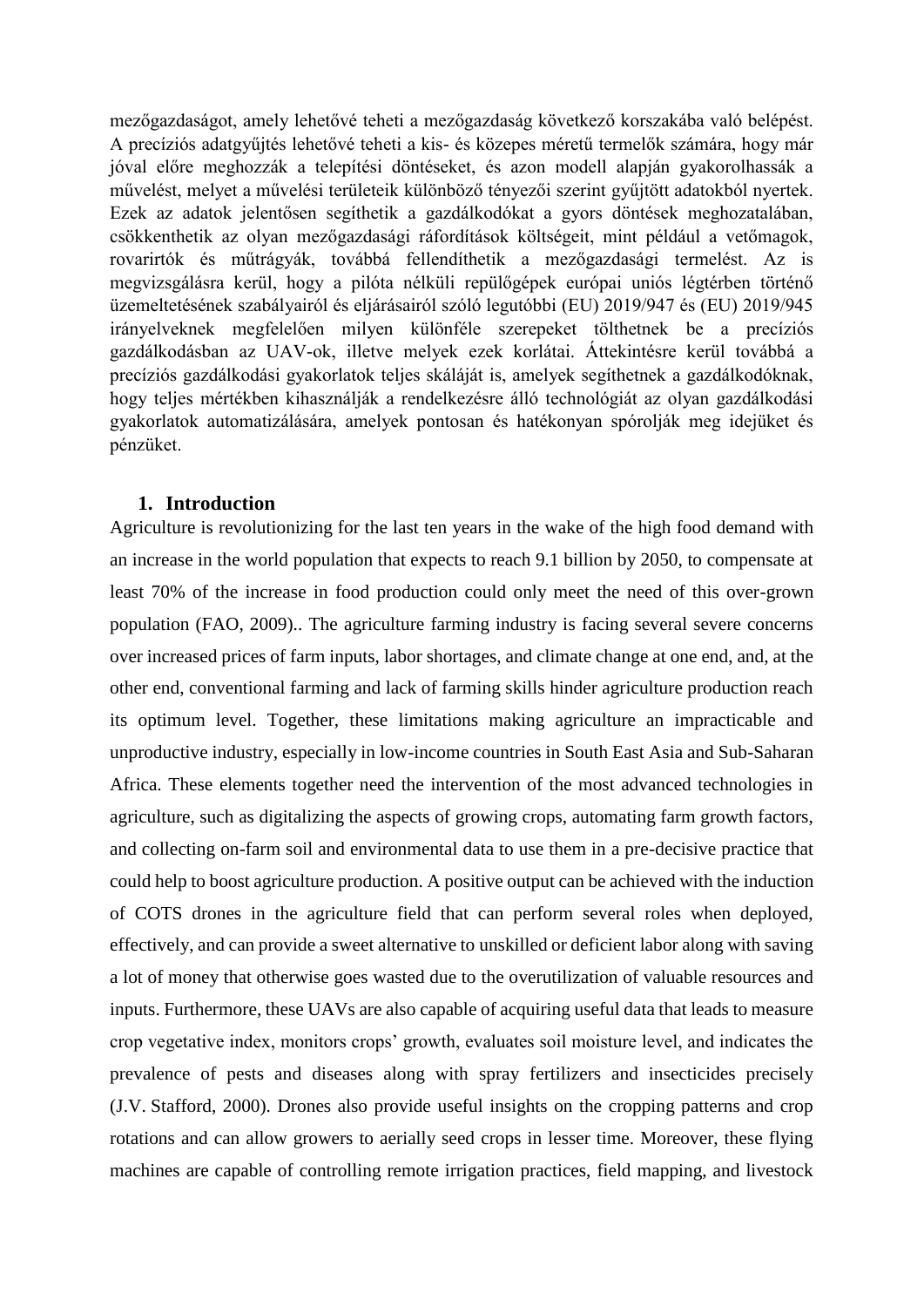monitoring. The use of agriculture drones can prove an economical option for capturing field and soil-related data compared to the satellite and Manned aerial vehicles that need typical weather conditions for gathering data. The efficiency of UAVs is much higher and they can perform crop spraying jobs 50-60% faster, saving 50% insecticides. Also, they have a very important role in irrigation scheduling and can save irrigation water between 30-50% (Wright, 2016).

Due to the UAVs' inbuilt capabilities for precision farming and automation, the agriculture drones market is rising at a CAGR of 31.1% and is expected to grasp \$5.19 billion by 2025 (Meticulous Research, 2020). This triggering growth may have some linkages with the Pandemic as well since it put agriculture production under pressure due to lack of labor, transport, and skilled farmworkers in the areas of extreme pervasiveness. Additionally, an increase in the food demand for population fluxes and associated financing to increase the capabilities of drones for making them a more useful tool in automation and digitalization is proving UAVs more effective weaponry in the entire field related practices for precision agriculture. However, some technical specification and regulation may hinder their market growth in the European Union. But, as far as the security and privacy of the public are concerned, the EU directives (EU) 2019/947, and (EU) 2019/945 can enforce UAVs operators to build and fly machines that only comply with procedures and practices as outlined in these directives. One Delegated Act (EU) 2019/945, and one Implementing act (EU) 2019/947 describe the rules for the use and manufacturing of UAVs for European Union member states (EU 2019 a, b). The delegated act deals with the technical specification for the design and manufacturing of UAVs. The UAVs need to comply with the technical aspects and requirements to acquire approval from the authority. These requirements are based on the category and classes of UAVs (Figure 1). UAVs divide further into three classes. UAVs' further classification depends on their ability to take height, weight carrying capacity, distance from the public, and opportunity to drop weight that they could carry. Based on these capabilities UAVs are placed into 'open', 'specific', and 'certified' classes. The majority of agriculture drones will probably fall in the open class since the regulations for operators in this class is less severe than the rest of the classes.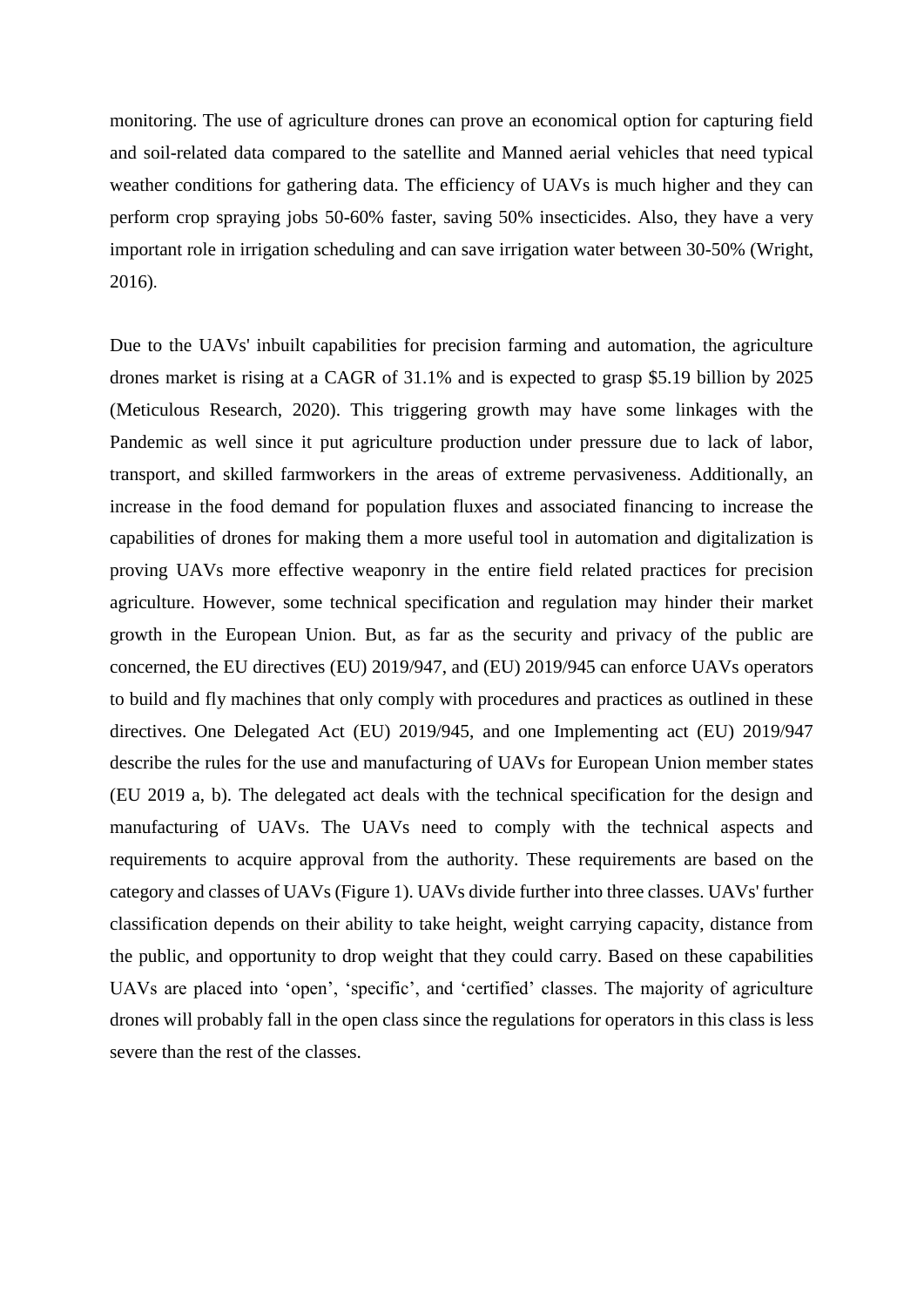

Figure 1: A visual representation of the adopted three categories of UAV operations (A. Konert et al. 2020)

We can assume that these restrictions will improve the quality, as well as, the capabilities of agriculture UAVs to meet food production targets in the European Union. It will also help in automating on-farm crops' need to make precision agriculture their top choice. In this paper, we will review the most advanced studies on UAVs, related applications, sensors, and the techniques that can help to automate the small and middle-size food production programs to apply in precision agriculture.

## **2. Important Tools for Precision Agriculture**

#### *2.1. Remote sensing*

Remote sensing is one of the most important technologies in Precision Agriculture and Digital Farming. Its capacities extent from monitoring field crops and vegetative index at different growth stages to measure soil health and moisture conditions through image capturing from various altitudes and broader wavelengths (Mulla, 2013). Previously, only satellites were capable of using remote sensing through the image captured from very high altitudes (Bauer ,1973 & Mora, 2017) or Manned aircraft were among the other options to capture images for monitoring crop health and status. Both satellite and manned aircrafts imagery possess low spatial resolution, also there are restrictions for getting temporal resolution as the satellites, and Manned aircraft are dependent on weather conditions and their availability in the desired time frame. Moreover, the associated costs are also very high to capture images from such machines. The UAVs' remote sensing is pretty easy and fast in getting both spatial and temporal resolutions compared to previously adopted technologies due to low altitude flying and getting ultra-high spatial resolution imagery. Moreover, UAVs can be used when and where necessary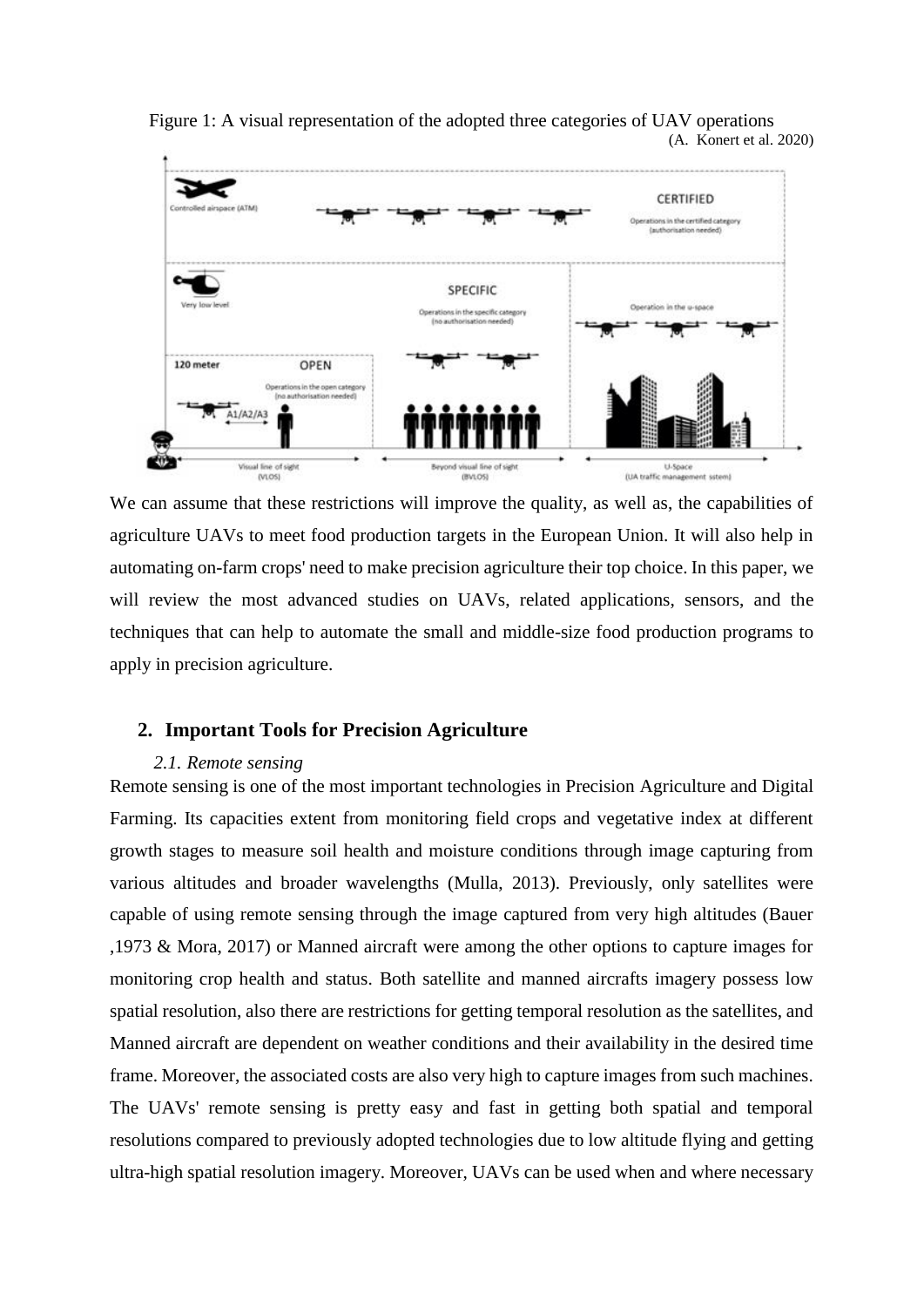depending on the need and purpose. Additionally, UAVs are simple to operate and deploy and could sense large fields in a short time without leaving any harm to humans and the environment. At present, there are several agricultural applications and sensors that UAVs can carry for monitoring crop production and cropping patterns, (Zhang, 2012) while some applications are used for monitoring environmental data (Manfreda, 2018). According to (Adão, 2017), hyperspectral imagery is also a powerful tool for this purpose (Maes et al., 2019) also highlight the suitability of the available sensors for each application from the perspective of UAVs in Precision Farming.

#### *2.2. Vegetative Index Mapping*

Vegetative index mapping practices replicate the cutting-edge remote sensing techniques. Vegetation index mapping includes the merging of hyperspectral and multispectral imagery for mining vegetative cover. If the multispectral imagery compromises the dozens of spectral bands, the hyperspectral imagery delivers hundreds of them. Hyperspectral sensors costume sound for vegetation mapping for the boosted reflection and absorption of spectral symbols from individual and complex groups would well discriminate using broader spectral bands. In this dominion, AVIRIS is an extraordinary sensor that delivers consistent images of high spectral sparkle in 224 adjoining spectral bands to have a wavelength variation between 400 to 2500 nm. This extensively oscillating information helps in monitoring, measuring, and identifying vegetation index on the surface of the earth which is based on particle scattering and molecular captivation (Yichun Xie et al., 2008). To Collect multispectral imagery from the satellite cameras and getting it fused with UAV hyperspectral imagery can solve the vegetation index mapping but, the cloud cover could be a potential obstacle in the process (MicaSense, 2020).

#### *2.3. Hyperspectral Sensors*

Hyperspectral sensors allow data acquisition and processing selection for many UAV platforms (Wu et al., 2013) highlight four techniques for attaining computable data from the desired target. i.e., spectroscopy, multispectral imaging, RGB, and hyperspectral imaging. Additionally, (Sellar, et al., 2005) also describe that remote image sensing classifies based on their realized targets for spectral and spatial discrimination. Whereas, hyperspectral sensors can effectively capture a comprehensive map for spectral and spatial ranges (Raeva, et al., 2019). Conversely, RGB sensed data is incapable to deliver spectral signals outside the visible spectrum. Otherwise, essential for unfolding the physical and chemical assets of the object.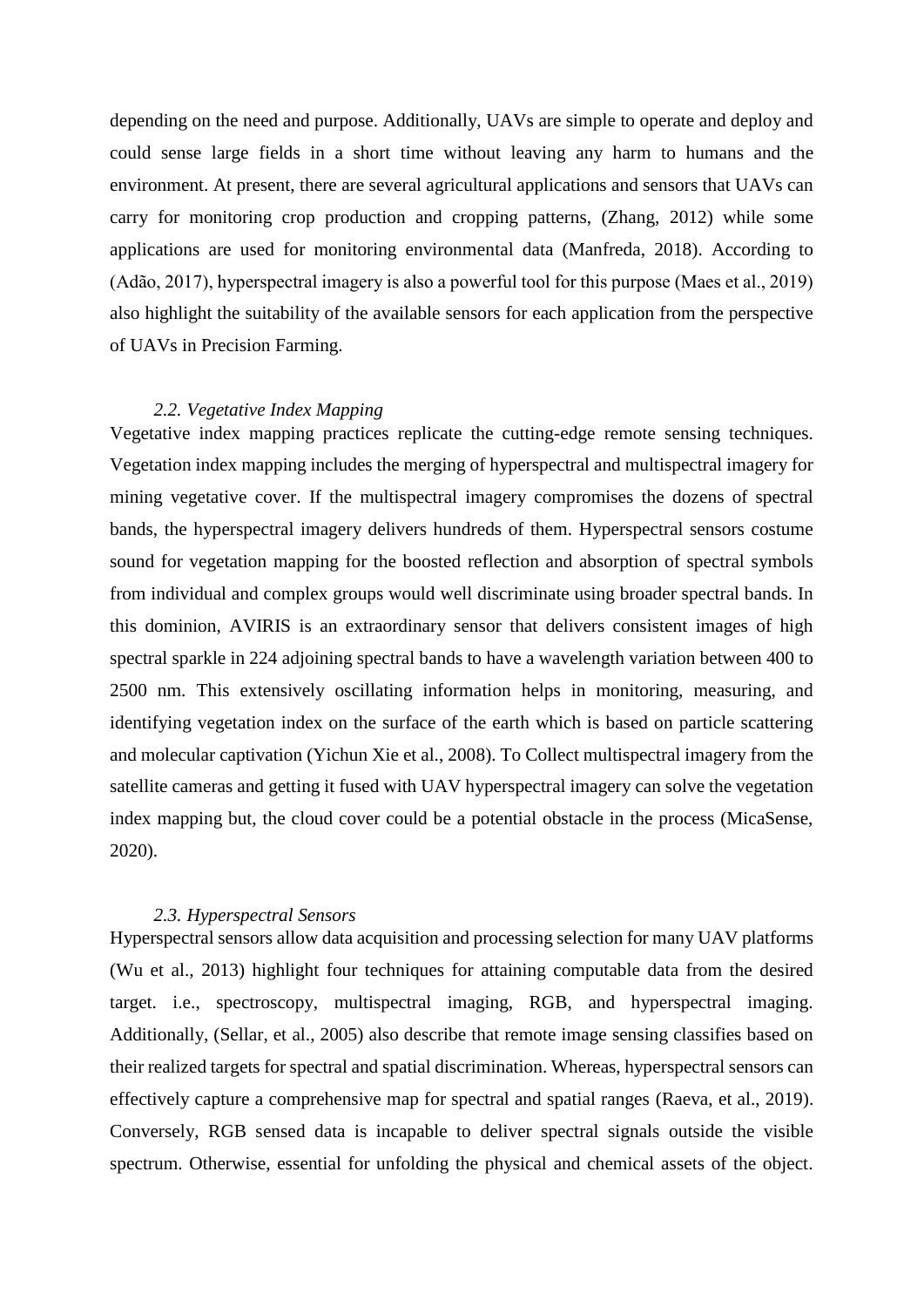Spectroscopy is a contiguity practice that is used to sense miniature objects such as leaf spots that obtain only spectral definitions of the targeted objects. Therefore, hyperspectral sensing is a preferred choice when both chemical and physical properties of the substances need studying.

## **3. Field Applications**

## *3.1. Soil and Field Mapping*

By utilizing hyperspectral imagery, Soil data is collected by UAVs before the planting of any crop which, gives farmers the existing position of the soil fertility, soil moisture, air and surface temperature, organic matter content, and water holding capacity of the soil. Crops get fertilization based on the data already collected from the field. The standing crops data also helps in monitoring the response of fertilization and other crop additives. The data collected from the Soil and farm help farmers to choose the best-suited planting patterns, planting schedule, quantities of seed, and manage the organic content of the soil. Moreover, the farmers become well informed about the necessary repairs and amendments that lead to getting better yield than the farmers growing their crops conventionally in their vicinity (P. Scull, 2003).

#### *3.2. Irrigation Management*

Water is a potential threat to future agriculture due to climate change and extreme weather events throughout the world. The need arises to utilize water resources effectively and wisely. UAVs can help farmers monitor and control irrigation schedules, especially while growing multiple crops on the same agricultural farm. Sensors get installed on the drippers and irrigation system whereas, any soil moisture variation is sensed by the ground sensors that allow the drippers to stop or start working. Another way is to link the entire irrigation system with the ground controller, and a single UAV flight can switch them on or off. Additionally, A UAV allows farmers to monitor irrigation practices remotely. Drones equipped with hyperspectral thermal cameras give you an exact amount of water needed for any field or the parts of the crop field that appear dry and needs water. This monitoring supports effective management to save a lot of water that can be used for growing extra crops on any farm (Quebrajo, et al., 2018), (Albornoz, 2017).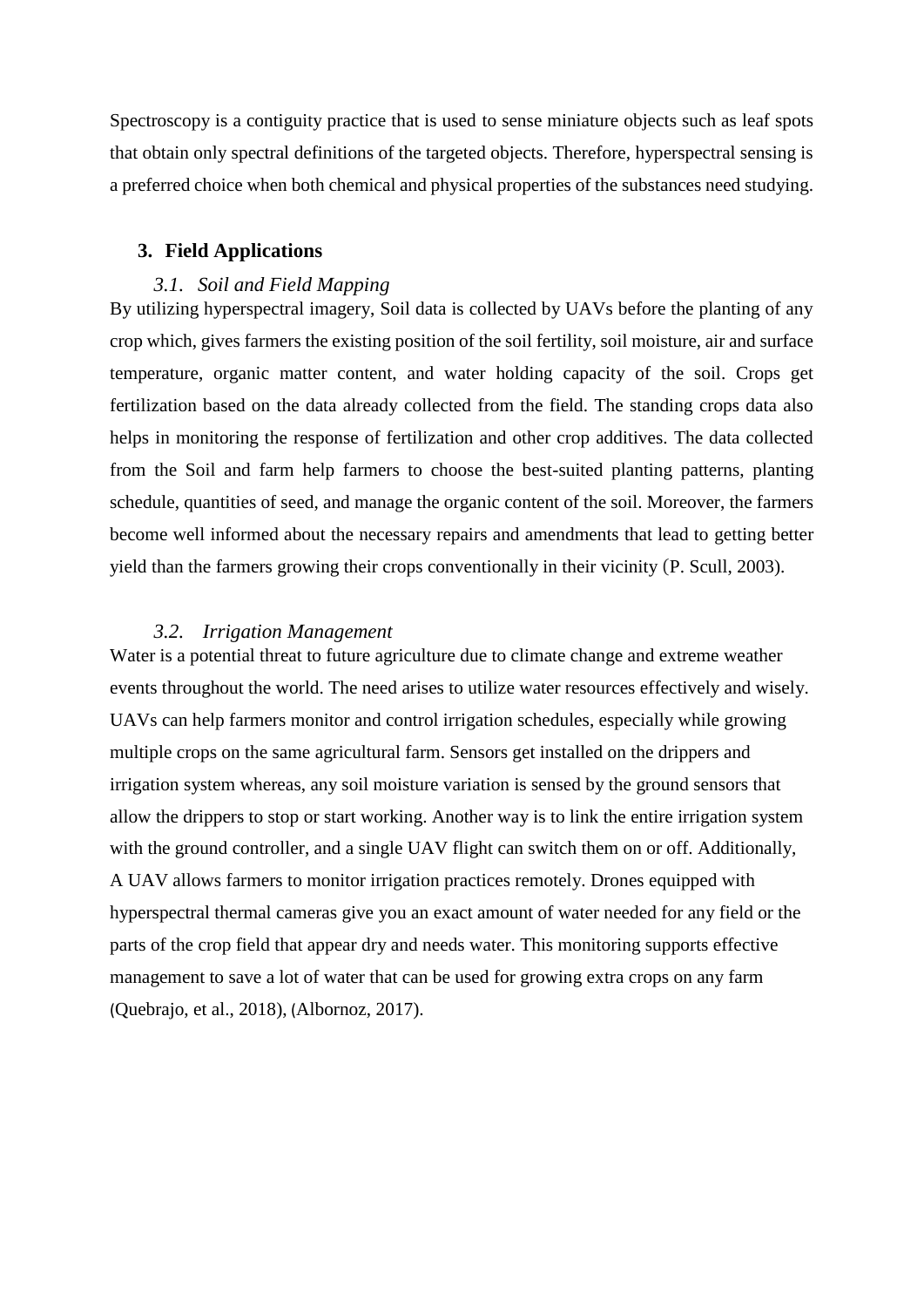# *3.3. Crop Spraying*

The UAVs spraying capability is used for aerial spraying of insecticides, fertilizers, herbicides, and micro-fertilizers on the standing crops efficiently whenever required. Moreover, spot spraying is also possible if some disease or pests prevail on a few numbers of plants or some parts of the plants (HSE, 2016). UAVs can provide an immediate solution by spraying only the infested parts of such plants. Pre-emergence and post-emergence herbicide applications are also possible since UAVs can spray herbicide evenly near the surface. Similarly, liquid foliar fertilizers and micro-fertilizers practices give similar precision as in the herbicide and allow spot spraying due to the height management capability of a precision drone. Other advantages of aerial spraying include low volume spraying to avoid reaching the toxins to the soil surface to pollute it. These precise applications save input costs and time that otherwise wasted in deploying labor and putting extra cropping inputs conventionally (Xue X. et al., 2016), (Garre, 2018).

## *3.4. Bulk Seed Casting*

The seeding for the small and medium-sized productions is equally beneficial for saving time and planting what is needed in the shortest possible planting periods. Usually, the majority of growers get a limited period between the harvesting of the standing crop and planting a new crop at the same piece of the land since such soils need a lot of cultural practices in this period. UAVs resolve both the selective and the bulk seed casting in the small and the medium size production by maintaining the desired planting distance in the shortest possible time with accuracy, effectively. Moreover, the UAVs are also capable of bulk tree seed casting in the forestation projects where human access denies. They can also be a potential tool for broadcasting seeds of annual or perennial grasses in the pastures or rangeland (Andrio, 2019).

# *3.5. Crop Mapping and Surveying*

The UAVs have built-in equipment for carrying crop mapping and surveying on the types of terrain and changing weather conditions both for agriculture and livestock. UAVs bird-eye image helps the farmers to mark the outer boundaries of their cropped farms, besides monitoring the farm activities. UAVs' real-time footage can provide details of the infrastructure include differencing between crops, ponds, roads, and machinery at the farm. Moreover, they can provide the details of the covered areas with their measurements. Another positive aspect of UAVs surveying and crop mapping is that it quickly reflects the changes in infrastructure and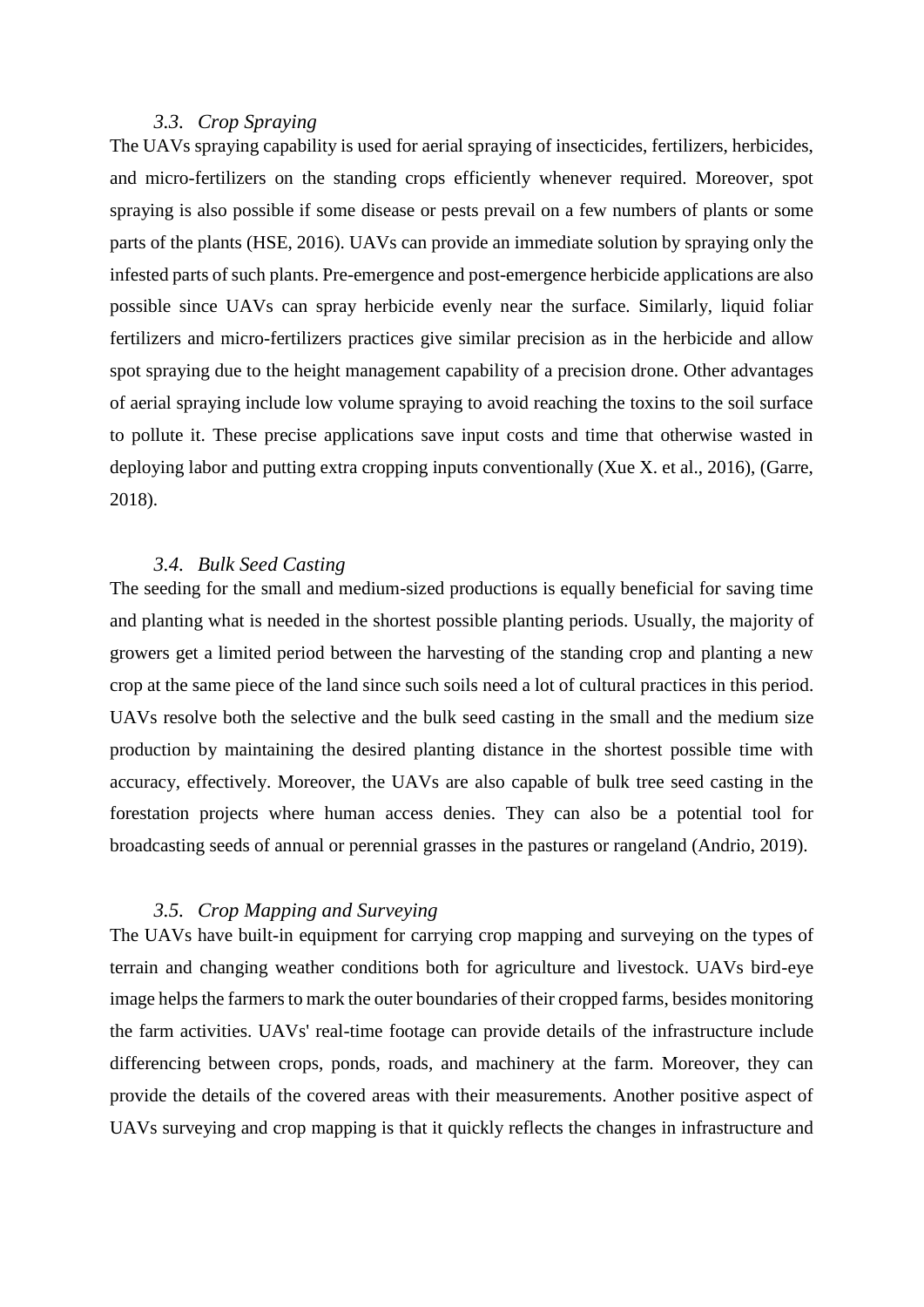cropping patterns easily, precisely. Weed detection is also possible using an autonomous flight within the cropped areas (Bah, 2017).

## *3.6. Real-Time Monitoring*

This UAV feature allows the farmers to monitor real-time farm activities across the field and watching livestock in the graze lands. UAVs thermal imagery can detect every sort of movement on the farm and can help farmers monitor and control entire activities automated purposefully. Early pests and diseases detection is possible while monitoring crops using a UAV. Moreover, it can also help the growers to watch, and divert the movement of livestock if, they could have a little competency to fly agriculture drones for managing such activities. UAVs' real-time monitoring can also be used for watching the working and performance of the farm machinery with a single flight such as tractors, threshers, and harvesting efficiency of farm machinery whereas the additional automation can help the growers to watch the working of irrigation system and drippers performance. Installation of field sensors can allow the growers to check soil moisture content, pH values, and surrounding temperature, which leads to the complete automation of the entire farm practices (Kerkech, 2018), (Montero, 2018).

#### **4. Limitations**

One of the prime limitations for the small growers is interpreting the data collected by the UAVs. Technical advances such as software development and vehicle specifications are so rapid in the precision agriculture industry that the growers can't catch them within their timeframe. Some lighter UAVs are unstable in the wind that sometimes collects weak imagery that is not worth processing for the benefit of the UAV operators. It is more important to know that effective calibration needs specialized software, time, and knowledge to acquire data from variable altitudes and angles and may not be supported by some other software for processing and taking into account for acquisition. Moreover, the high initial investment is required for purchasing agriculture UAVs, while their flight endurance is limited between half an hour to one hour other than hybrid vehicles that can keep flying for two hours.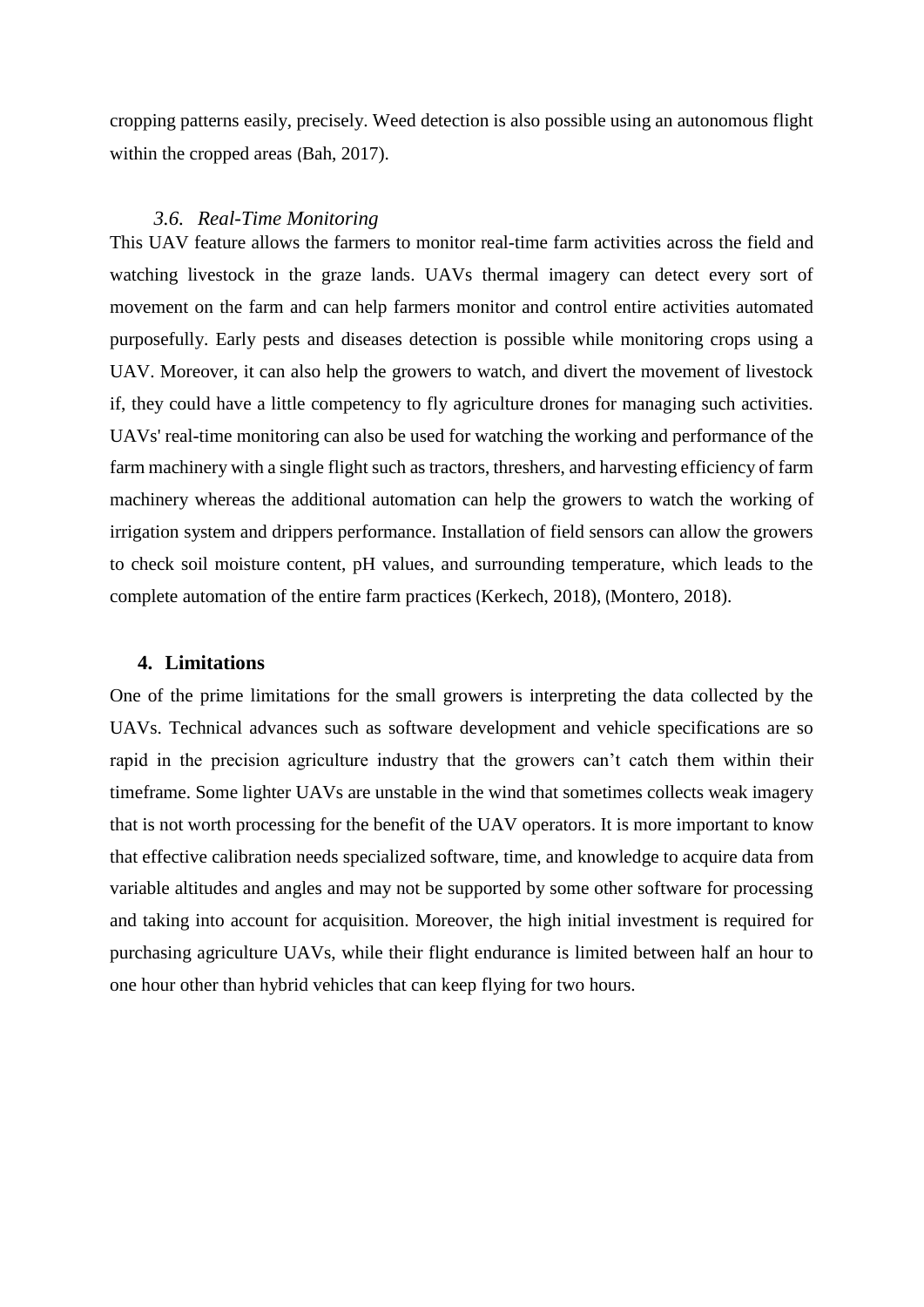## **5. Conclusion**

Agriculture is moving towards sustainability and taking the shape of a modern enterprise. The adoption of precision farming is still slow due to high initial investment, grower's perception about the usefulness of these interventions, and doubtfulness about the credibility of UAVs and associated technologies, while most important is complicated use and unawareness among growers. It is likely to create awareness among small and medium-size growers about the advances in technology. And the responsibility lies on the shoulders of the manufacturers and operators. The operators need to provide them free trialing on small acreage irrespective of the crops and planting patterns and ascertain them that how useful and accurate their findings are, and how farmers could ease and benefit by implementing the precise decisions on planting and cultural practices of their crops. On the other hand, the UAV service providers need to incorporate agronomists, Entomologists, and soil scientists in their services support teams, instead of taking guidance from AI and backend algorithms, who could advise growers on the spot after taking observations through a UAV. Overall emphasis must be on imagery interpretation and calibration of the field sensors with backend data. The use of AI for automating the entire field practices and procedures could lead to boosting agriculture production for the small and medium growers, quickly. Whereas, UAV could play the role of mediator between the growers and precision farming.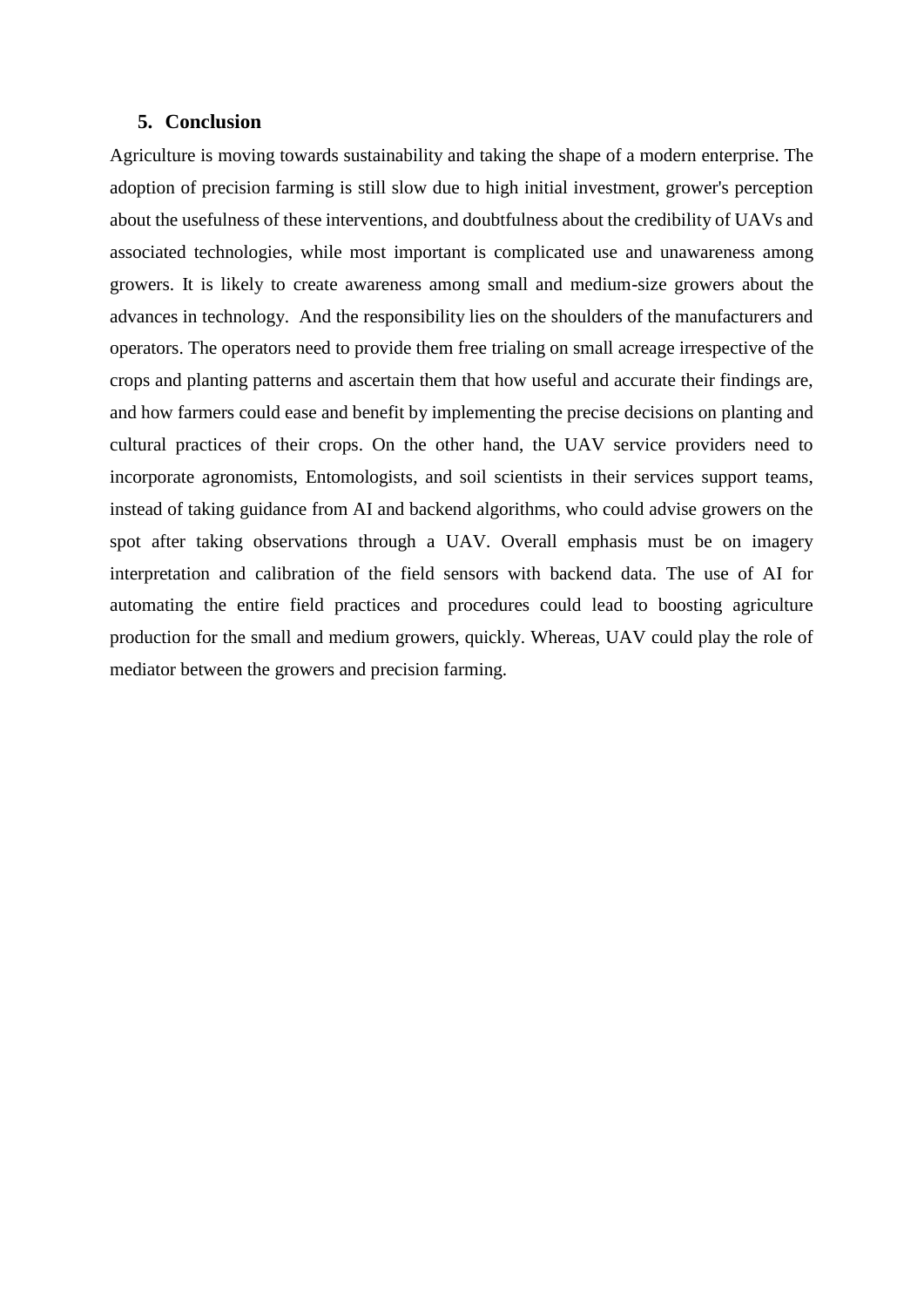# **REFERENCES**

- 1. FAO. Declaration of the World Summit on Food Security; FAO: Rome, Italy, 2009. J.V. Stafford, Implementing precision agriculture in the 21st century J. Agric. Eng. Res., 76 (3) (2000), pp. 267-275<https://doi.org/10.1006/jaer.2000.0577>
- 2. Wright, M., 2016. West Coast winemakers get creative in how they grow waterintensive crops. PSFK. [http://www.psfk.com/2016/02/drones-are-saving-the](http://www.psfk.com/2016/02/drones-are-saving-the-california-wine-%20industry.html)[california-wine-](http://www.psfk.com/2016/02/drones-are-saving-the-california-wine-%20industry.html) industry.html.
- 3. Commission Delegated Regulation (EU) 2019/945 of 12 March 2019 on unmanned aircraft systems and on third-country operators of unmanned aircraft systems [https://eur-lex.europa.eu/eli/reg\\_del/2019/945/oj](https://eur-lex.europa.eu/eli/reg_del/2019/945/oj)
- 4. Commission Implementing Regulation (EU) 2019/947 of 24 May 2019 on the rules and procedures for the operation of unmanned aircraft [https://eurlex.europa.eu/eli/reg\\_irmpl/2019/947/oj](https://eurlex.europa.eu/eli/reg_irmpl/2019/947/oj)
- 5. Konert et al. / Advances in Science, Technology and Engineering Systems JournalVol. 5, No. 3, 93-99 (2020) https://doi.org[/10.25046/aj050312](http://dx.doi.org/10.25046/aj050312)
- 6. Mulla, D.J. Twenty five years of remote sensing in precision agriculture: Key advances and remaining knowledge gaps. Biosyst. Eng. 2013, 114, 358-371. <https://doi.org/10.1016/j.biosystemseng.2012.08.009>
- 7. Bauer, M.E.; Cipra, J.E. Identification of Agricultural Crops by Computer Processing of ERTS MSS Data; LARS Technical Reports; Purdue University: West Lafayette, IN, USA 1973; p. 20. 5.
- 8. Mora, A.; Santos, T.; Lukasik, S.; Silva, J.; Falcao, A.; Fonseca, J.; Ribeiro, R. Land cover classification from multispectral data using computational intelligence tools: A comparative study. Information 2017, 8, 147. <https://doi.org/10.3390/info8040147>
- 9. Zhang, C.; Kovacs, J.M. The a Zhang, C.; Kovacs, J.M. The application of small unmanned aerial systems for precision agriculture: A review. Precis. Agric. 2012, 13, 693-712. [https://doi.org/10.1007/s11119-012-9274-5.](https://doi.org/10.1007/s11119-012-9274-5)
- 10. Manfreda, S.; McCabe, M.; Miller, P.; Lucas, R.; Pajuelo Madrigal, V.; Mallinis, G.; Ben Dor, E.; Helman, D.; Estes, L.; Ciraolo, G.; et al. On the use of unmanned aerial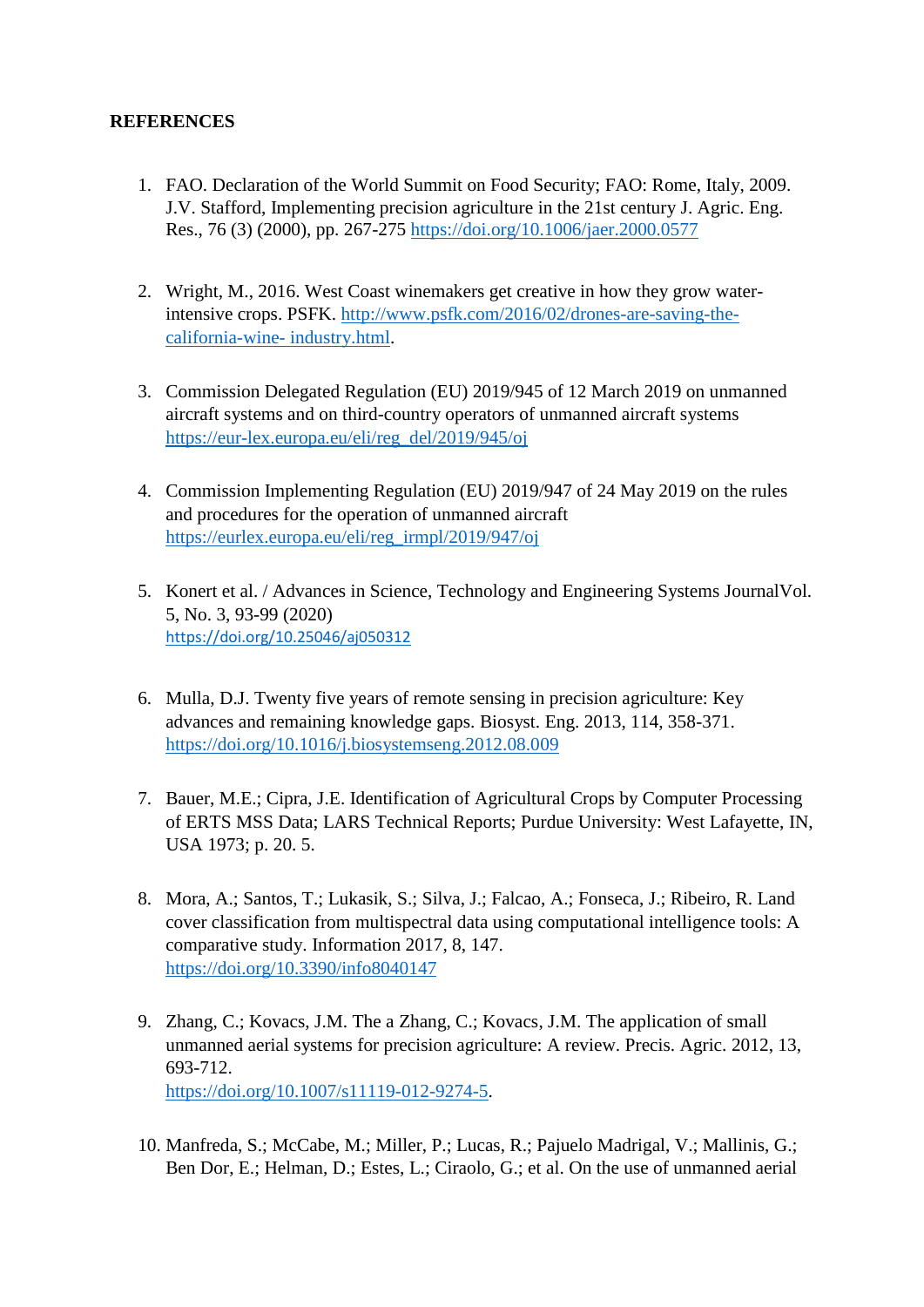systems for environmental monitoring. Remote Sens. 2018, 10, 641. <https://doi.org/10.3390/rs10040641>

- 11. Adão, T.; Hruška, J.; Pádua, L.; Bessa, J.; Peres, E.; Morais, R.; Sousa, J. Hyperspectral imaging: A review on UAV-based sensors, data processing and applications for agriculture and forestry. Remote Sens. 2017, 9, 1110. <https://doi.org/10.3390/rs9111110>
- 12. Maes, W.H.; Steppe, K. Perspectives for remote sensing with unmanned aerial vehicles in precision agriculture. Trends Plant Sci. 2019, 24, 152-164. <https://doi.org/10.1016/j.tplants.2018.11.007>
- 13. Yichun Xie, Zongyao Sha, Mei Yu, Remote sensing imagery in vegetation mapping: a review, Journal of Plant Ecology, Volume 1, Issue 1, March 2008, Pages 9-23 <https://doi.org/10.1093/jpe/rtm005>
- 14. Wu, D.; Sun, D.-W. Advanced applications of hyperspectral imaging technology for food quality and safety analysis and assessment: A review-Part I: Fundamentals. Innov. Food Sci. Emerg. Technol. 2013, 19, 1-14. <https://doi.org/10.1016/j.ifset.2013.04.014>
- 15. Sellar, R.G.; Boreman, G.D. Classification of imaging spectrometers for remote sensing applications. Opt. Eng. 2005, 44, 13602. <https://doi.org/10.1117/1.1813441>
- 16. Raeva, P.L.; Šedina, J.; Dlesk, A. Monitoring of crop fields using multispectral and thermal imagery from UAV. Eur. J. Remote Sens. 2019, 52, 192-201. <https://doi.org/10.1080/22797254.2018.1527661>
- 17. P. Scull, J. Franklin, O. Chadwick, D. McArthur Predictive soil mapping: a review Prog. Phys. Geogr., 27 (2) (2003), pp. 171-197 <https://doi.org/10.1191/0309133303pp366ra>
- 18. Quebrajo, L.; Perez-Ruiz, M.; Pérez-Urrestarazu, L.; Martínez, G.; Egea, G. Linking thermal imaging and soil remote sensing to enhance irrigation management of sugar beet. Biosyst. Eng. 2018, 165, 77-87. <https://doi.org/10.1016/j.biosystemseng.2017.08.013>